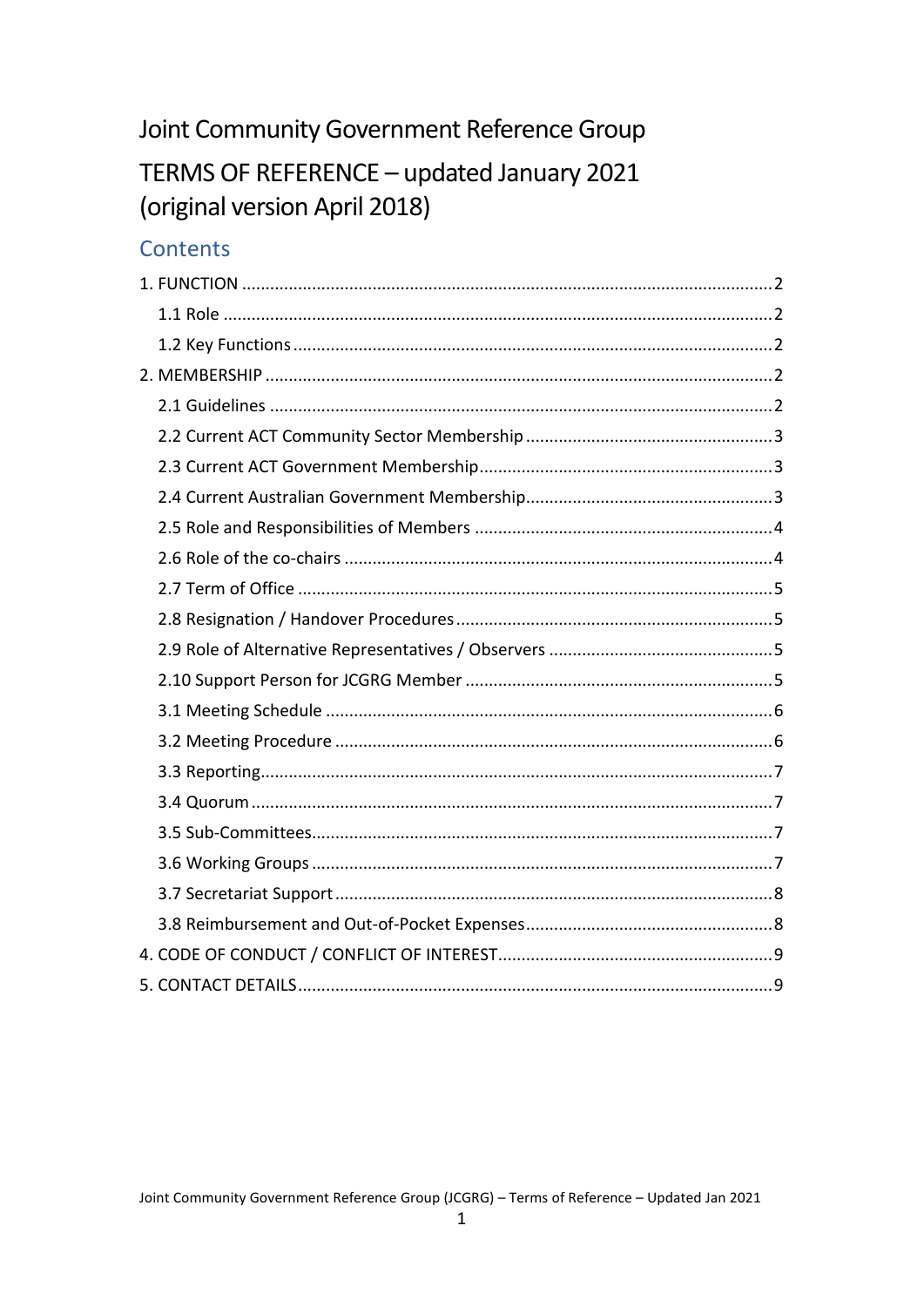## <span id="page-1-0"></span>1. FUNCTION

#### <span id="page-1-1"></span>**1.1 Role**

The Joint Community Government Reference Group (JCGRG) is a consultative forum focused on enhancing the open and transparent relationship between the ACT Government and community sector to progress social issues impacting the Canberra community.

#### <span id="page-1-2"></span>**1.2 Key Functions**

Under the principles and undertakings of the *ACT Social Compact*, the JCGRG will:

- 1. Inform cross portfolio and cross sector alignment of effort to progress social issues, including:
	- exploring and providing across sectoral advice on systemic issues that need to be resolved so that both parties contribute to achieving policy objectives
	- seeking feedback on the progress and outcomes of measures intended to improve the capacity, sustainability and effectiveness of government and community sectors
- 2. Facilitate wide engagement on cross sectoral issues through a range of communication mechanisms
- 3. Explore matters of mutual interest relating to the relationship between sectors. In doing so, the Group will:
	- maintain linkages and facilitate communication between sectors in relation to social issues affecting the wider community
	- improve the capacity of the community sector to partner with government
- 4. Provide advice and respond to requests for advice from relevant Minister/s on the capacity, sustainability and effectiveness of government and community sector partnerships and efforts to contribute to achieving policy objectives.

# <span id="page-1-3"></span>2. MEMBERSHIP

## <span id="page-1-4"></span>**2.1 Guidelines**

The JCGRG comprises: representatives from the ACT community sector, including peak networks, service providers; executive representation from ACT Government Directorates with a social and community perspective; and the Australian

Joint Community Government Reference Group (JCGRG) – Terms of Reference – Updated Jan 2021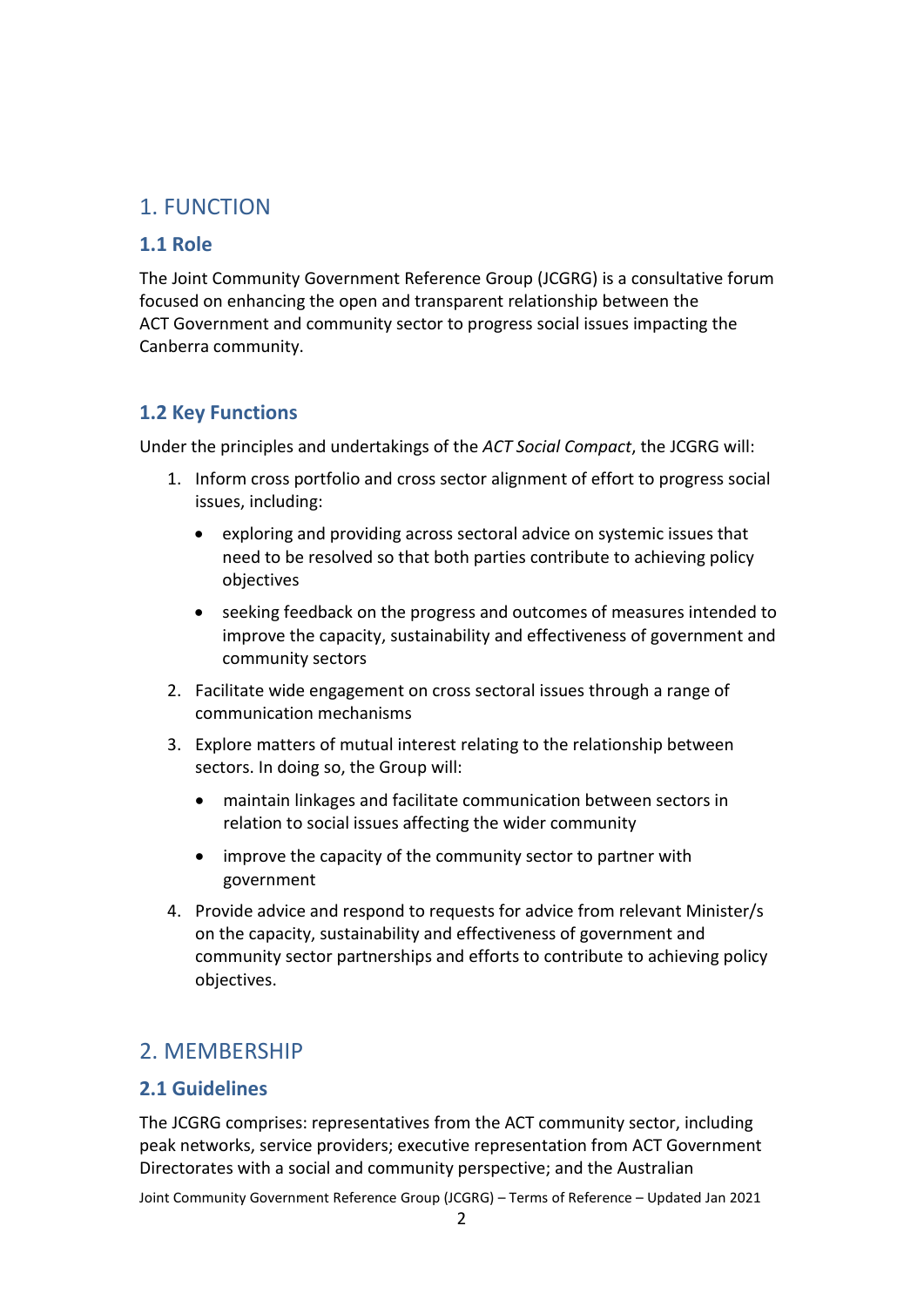Government. Members are appointed as representatives of their networks rather than as individual representatives.

Community sector representatives on the JCGRG will come from consumer, provider and peak bodies.

Members must be able to make commitments on behalf of their representative networks and/or organisation, and influence key decision-makers within their organisations and networks.

At the first meeting of an even year, members will be invited to review their membership, check the overall spread of membership, and invite and appoint new members if required.

Outside the first meeting of an even year, where possible, expressions of interest for membership will be sought from community sector representatives by the Secretariat three months prior to positions becoming vacant and will be assessed for suitability for appointment by the co-chairs of the JCGRG. The expression of interest invitation will outline the required skills and knowledge to fulfil the representative role.

The JCGRG may invite non-members to assist with the consideration of particular issues of interest, in agreement of the co-chairs.

#### <span id="page-2-0"></span>**2.2 Current ACT Community Sector Membership**

The following organisations are currently represented on the JCGRG:

ACT Council of Social Service; ACT Shelter; Capital Region Community Service; Carers ACT; Conservation Council ACT Region; Council on the Ageing ACT (COTA ACT); Families ACT; Mental Health Community Coalition ACT; National Disability Services; Volunteering ACT; and the Youth Coalition of the ACT.

Members are also welcome from the health and justice sub-sectors.

#### <span id="page-2-1"></span>**2.3 Current ACT Government Membership**

The following relevant Government directorates are represented at executive level:

Community Services Directorate; Chief Minister and Treasury Directorate; Health Directorate; Justice and Community Safety Directorate; Education Directorate; and Environment, Planning and Sustainable Development Directorate.

#### <span id="page-2-2"></span>**2.4 Current Australian Government Membership**

A representative from the Commonwealth responsible for policy and reforms related to the community sector is invited to join the JCGRG. The Department of Social Services is currently represented.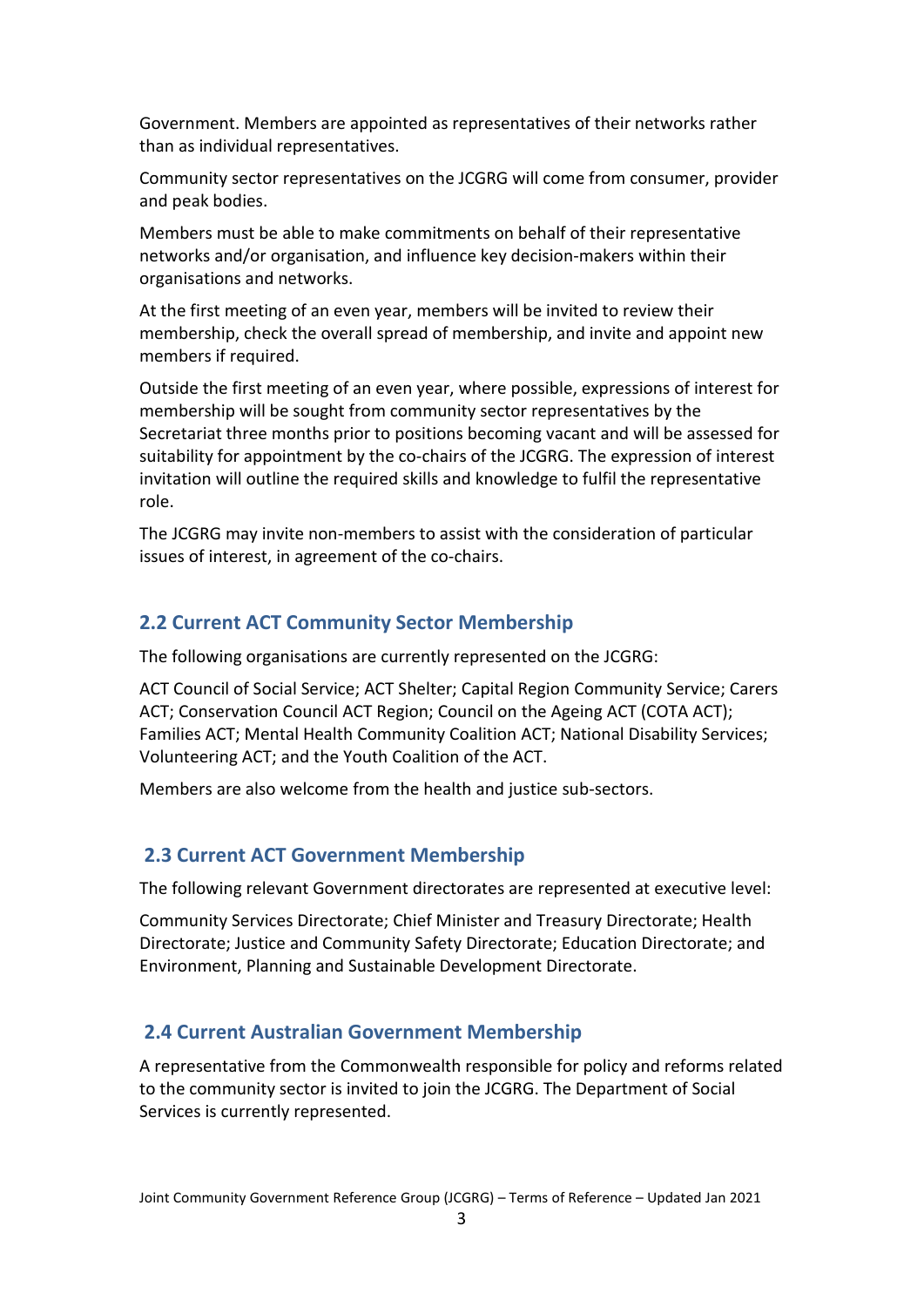## <span id="page-3-0"></span>**2.5 Role and Responsibilities of Members**

The role of a member is to represent the viewpoint of their organisation, network or sector group; and for Government representatives, their portfolio responsibility and current ACT Government policy. Members have responsibility to promulgate key issues, inform decisions, outcomes and policies relating to agenda items. The ability to fulfil these roles is a product of the members' position and their influence within the wider Government and community sectors.

Members should:

- progress advice and issues arising from the JCGRG by undertaking consultation with their community sector constituency or directorate
- make decisions (or actively engage decision makers) to enable engagement on issues being discussed and progressed by the JCGRG
- attend to out-of-session items as required
- develop a succession plan for membership, in cooperation with their organisation or directorate.

## <span id="page-3-1"></span>**2.6 Role of the co-chairs**

The JCGRG is led by co-chairs (a community representative and a Government representative) who are actively involved in the broader community and human services sectors. The co-chairs will be the Deputy Director-General of the Community Services Directorate and the Director of the ACT Council of Social Service (ACTCOSS).

The role of the co-chairs is to:

- agree on the meeting agenda for each meeting, in consultation
- preside over all meetings
- ensure all members have opportunity to contribute ideas, opinions and concerns through maintaining a positive and constructive dialogue
- assist members to work together and ensure active participation in the Group
- work across both the community and Government sectors to progress the JCGRG's priorities
- engage with Ministerial Advisory Councils as required
- act as a public spokesperson for the Group, for example:
	- o through communication with relevant Ministers on behalf of the Group; and
	- o participation in community engagement events sponsored by the JCGRG.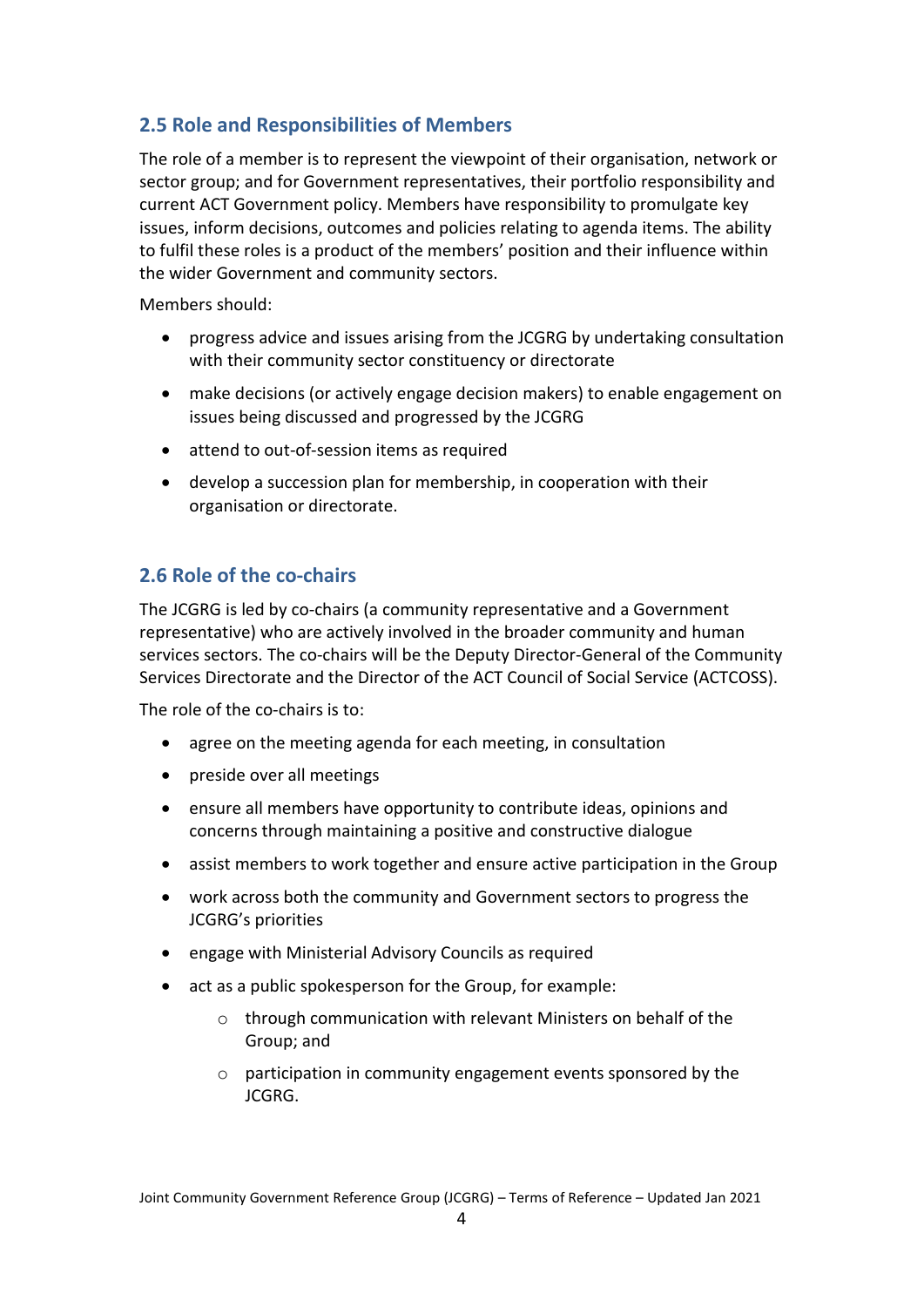## <span id="page-4-0"></span>**2.7 Term of Office**

Membership of JCGRG will be reviewed every two years. See section 2.1 for more information on review of membership and appointment of new members.

#### <span id="page-4-1"></span>**2.8 Resignation / Handover Procedures**

- Members to notify the co-chairs in writing or email of their intention to resign from JCGRG
- Members who fail to attend three consecutive meetings without an apology may be deemed to have resigned from the JCGRG
- Where possible, the Secretariat will coordinate handover and induction procedures with both the departing and new members.

## <span id="page-4-2"></span>**2.9 Role of Alternative Representatives / Observers**

- ACT Government directorates to nominate an alternate representative to attend meetings in their absence
- Community organisations / peak networks to nominate an alternative member to attend JCGRG meetings in the absence of the sitting member
- The Australian Government to nominate an alternate representative to attend meetings in their absence
- The Chairs and Secretariat to be notified of the alternative member arrangement
- Observers will be invited to JCGRG meetings by the Secretariat with the approval of the co-chairs, if their presence is relevant to an agenda item.

## <span id="page-4-3"></span>**2.10 Support Person for JCGRG Member**

A JCGRG member may at any time during the term of appointment request that a support person assist them to perform their role as a member.

- Prior to the first meeting:
	- a) The member will advise the co-chairs of the name of the support person
	- b) The support person will sign a *Code of Conduct / Conflict of Interest Declaration* (available from the Secretariat).
- Role of support person:

The role of the support person is to provide assistance to the member to participate in JCGRG meetings. The support person may:

o attend meetings and other events, such as community consultations, with the member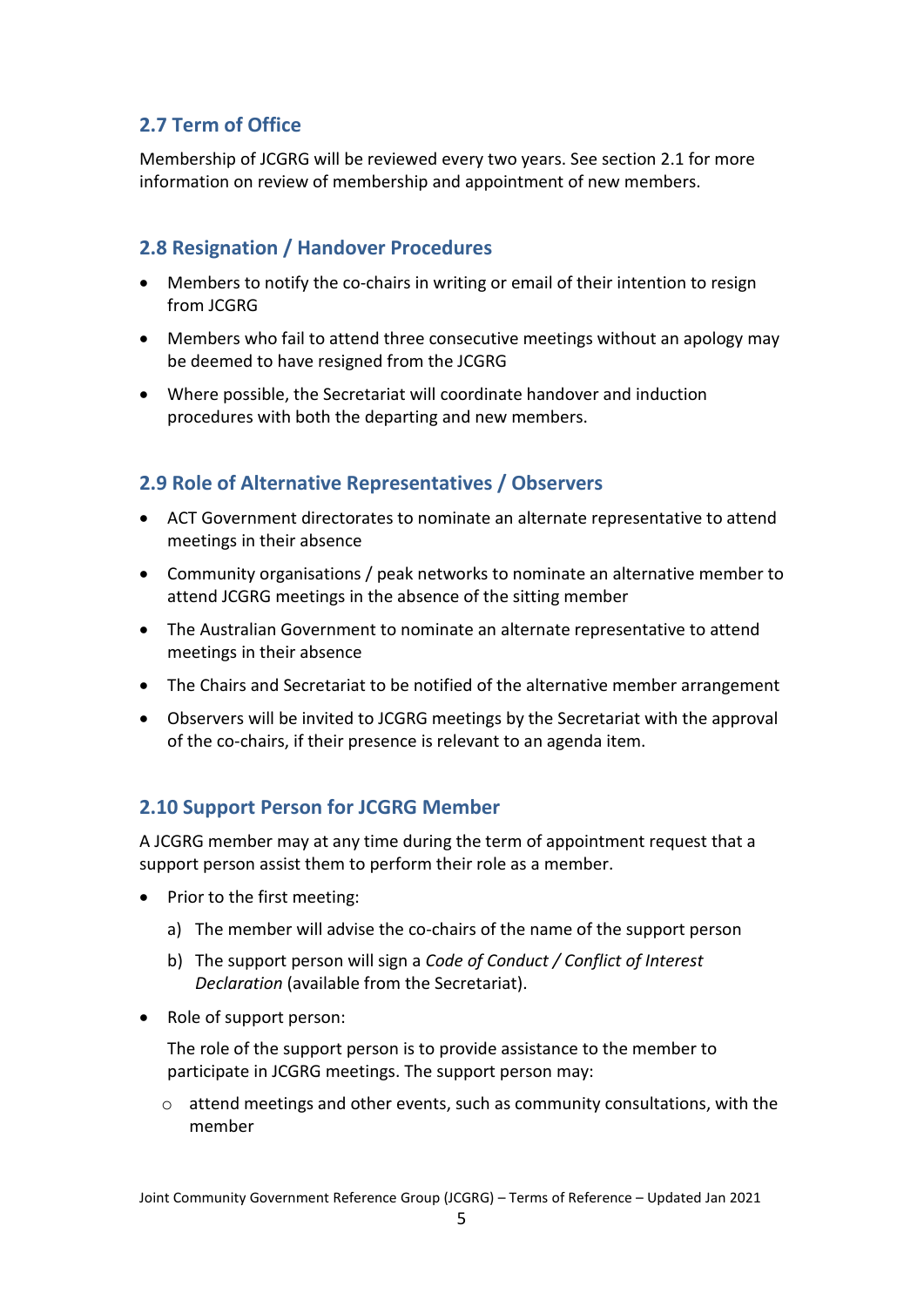- o assist the member to perform their role at meetings and other events, such as reading papers and reports, writing notes, or interpreting for a member from a culturally and linguistically diverse background.
- Conduct of support person:

The support person will:

- o seek or provide information from the co-chair, or other members or the Secretariat only when requested to do so by the member
- o not seek to influence the member during discussions, consultations or voting procedures
- o not seek to participate in discussions or to influence any JCGRG decision
- o not attend meetings as a delegate for the appointed member.
- Out of pocket expenses:

The member may seek a Community Engagement Payment for reimbursement of reasonable out of pocket expenses on behalf of the support person.

• Vacation of Office:

The appointment of the support person ceases on either:

- $\circ$  the date the member advises that a support person is no longer required
- $\circ$  the date the appointment of the member ceases, including if the member resigns.

## **3. OPERATION**

#### <span id="page-5-0"></span>**3.1 Meeting Schedule**

The JCGRG meets approximately every six months, or as required at the advice of the co-chairs. Meeting agendas will be based on the JCGRG's priorities and items of mutual interest, of a cross Government and cross sectoral nature.

#### <span id="page-5-1"></span>**3.2 Meeting Procedure**

Meetings are to be facilitated by the co-chairs, alternatively. Wherever possible, decisions of the Group are to be made by consensus, or if consensus cannot be reached, by a majority vote of those members present. If there is a significant decision with dissenting views, a vote will be made based on a quorum. Significant decisions include making a recommendation to Government or the community sector regarding a social issue.

A member who abstains from voting or dissents from the majority ruling can request to have their action recorded in the minutes of the meeting.

Out of session items may be circulated for consideration and feedback.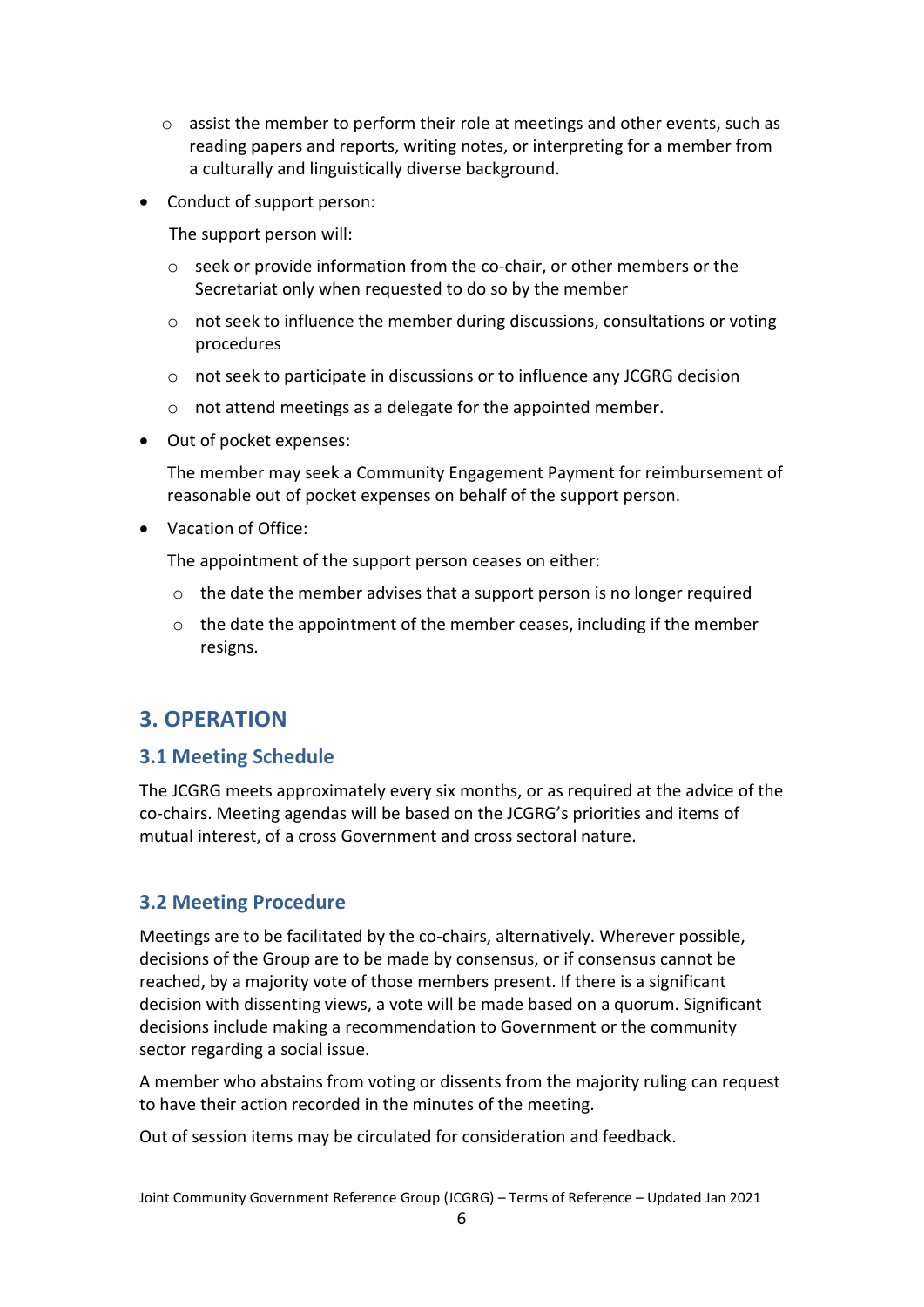## <span id="page-6-0"></span>**3.3 Reporting**

A communiqué will be developed by the secretariat following each meeting for wider dissemination within two weeks of the meeting. The communiqué outlines key decisions taken, progress against the work plan, current key discussions and actions undertaken by the Group, and any timelines for contributing to future discussions. The communique is distributed to members, ACT MLAs and is made available through the CSD and ACTCOSS websites.

The Minister for Community Services and Social Inclusion is to be informed by the JCGRG Secretariat of significant decisions made by the JCGRG and of significant issues related to the Group's governance or priorities.

#### <span id="page-6-1"></span>**3.4 Quorum**

For the purposes of a vote of members for a 'majority ruling', a quorum is no less than half the total number of members plus one.

#### <span id="page-6-2"></span>**3.5 Sub-Committees**

Sub-committees can be established under the JCGRG. These can comprise permanent or semi-permanent groups, which will be referred to as sub-committees. The operations of ad hoc or transitory groups, which will be referred to as working groups, is addressed in a later section.

Sub-committees can be established by the JCGRG or can be directly requested by any of the ACT Government Ministers. Sub-committees will develop specific terms of reference to govern their operations. These terms of reference will be agreed by the JCGRG and will not be inconsistent with the objectives of the JCGRG, but may extend the role of the JCGRG to meet the specific purposes of the sub-committee.

The proceedings of sub-committees, including meeting agenda, minutes, action items and any planning documents, will be tabled at the JCGRG, or made available to members on request, as soon as possible after the relevant meeting of the sub-committee.

The current sub-committee of the JCGRG is: the Industry Strategy Steering Group.

#### <span id="page-6-3"></span>**3.6 Working Groups**

Working groups are short term advisory bodies to the JCGRG and assist the JCGRG with work that needs to be undertaken. Working groups will be formed to progress specific issues as identified by the JCGRG. They are intended to be specific issues related, time limited and outcomes focused. They meet as directed by the JCGRG and report (in writing) to the JCGRG.

Working groups should regularly report at JCGRG meetings to provide advice and make recommendations. The JCGRG has the final responsibility for decisions.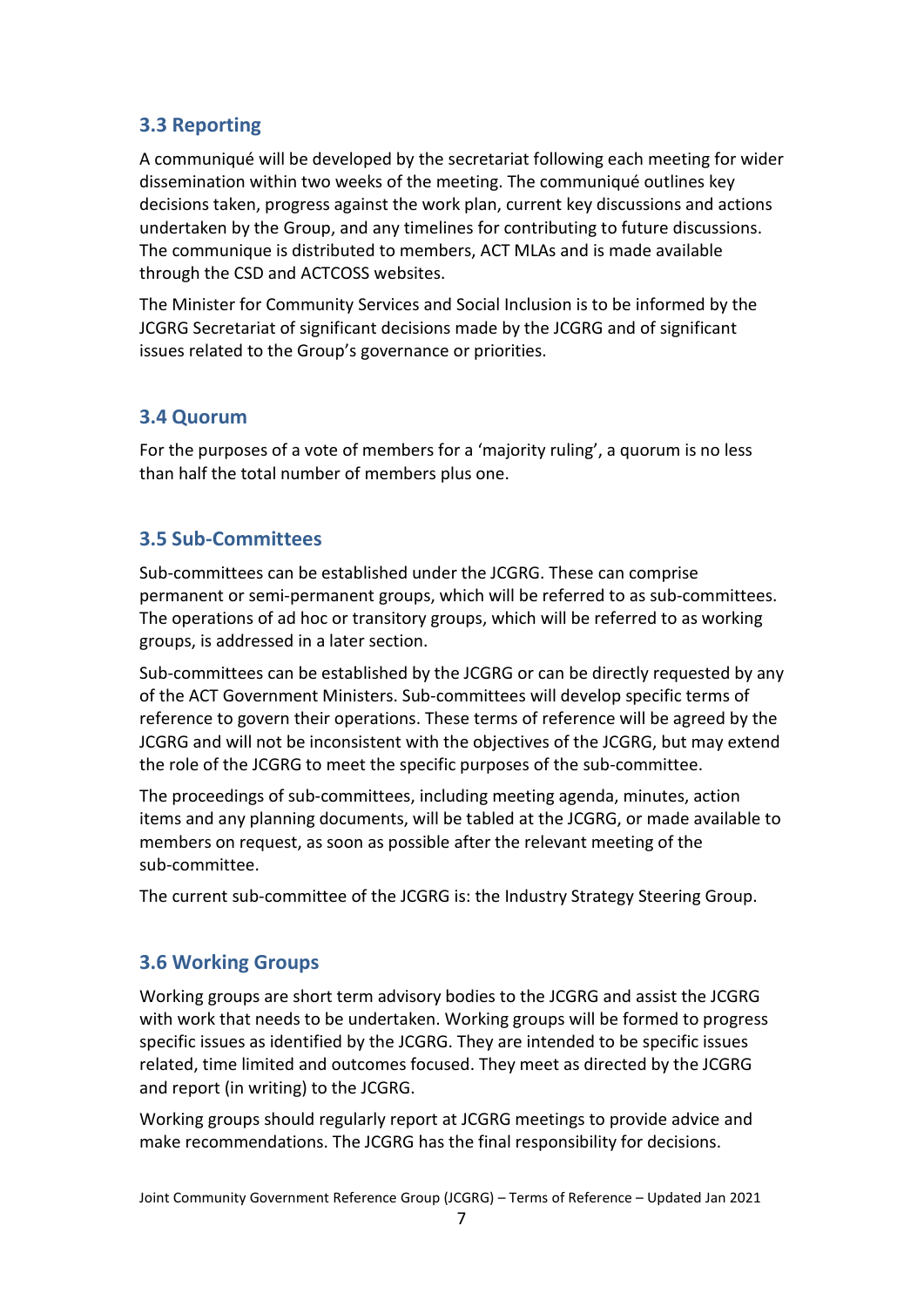Working groups' members may include non-JCGRG members, as determined by the JCGRG. The JCGRG decides the purpose and terms of reference of a working group.

A working group should comprise at least three JCGRG members, from both the community and Government sectors. Each working group has a nominated convenor.

The convenor is responsible for:

- reporting back to the JCGRG about the working group's findings and recommendations
- ensuring the implementation of approved recommendations is monitored
- encouraging participation in the working group from members and the broader community, as determined by the JCGRG.

Working groups usually meet between regular JCGRG meetings. This allows time for consideration of their particular area of responsibility and to decide on any necessary action or follow up.

The current working group of the JCGRG is: the Community Facilities Working Group.

## <span id="page-7-0"></span>**3.7 Secretariat Support**

Secretariat support to the Group will be provided by ACT Council of Social Service. The Secretariat will support the co-chairs and members by:

- organising meetings (arrange venues, refreshments, notify members)
- formalising agenda, in consultation with the co-chairs
- collating and distributing written material as required prior to each meeting
- recording minutes and attendance at meetings
- ensuring that minutes are cleared by the co-chairs and distributed to members within 10 working days of the meeting
- preparing correspondence on behalf of the JCGRG
- assisting with small research tasks and preparing written material as required
- disseminating information regarding JCGRG activities, decisions, outcomes and regular communiqués
- assisting with any other duties that are negotiated by the co-chairs with the Secretariat, at the request of members.

## <span id="page-7-1"></span>**3.8 Reimbursement and Out-of-Pocket Expenses**

The community co-chair can request per diem reimbursement for their role and this request will be considered by the Director-General of the Community Services Directorate.

Joint Community Government Reference Group (JCGRG) – Terms of Reference – Updated Jan 2021